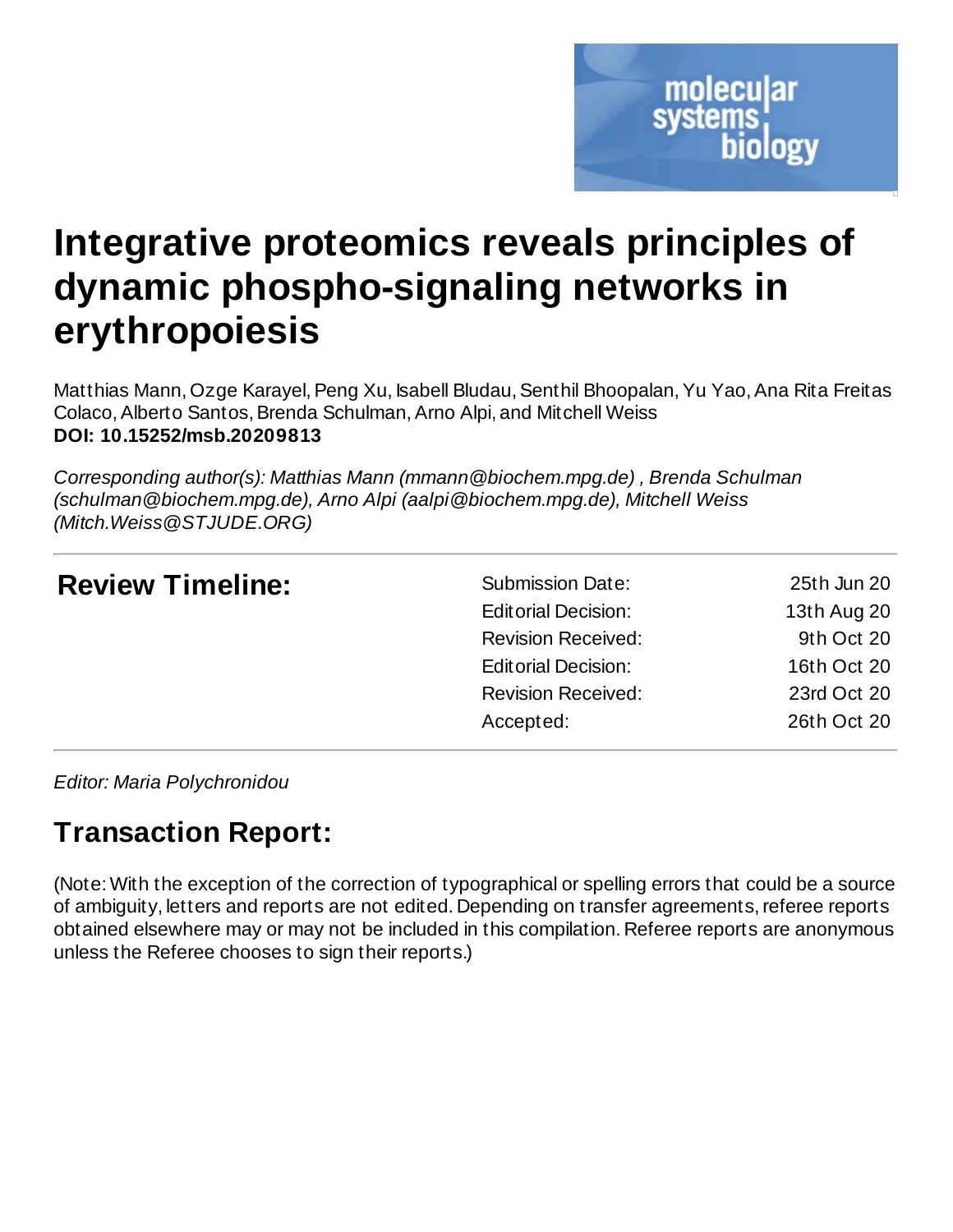Thank you again for submitting your work to Molecular Systems Biology. We have now heard back from the three referees who agreed to evaluate your study. Overall, the reviewers are supportive. However, they raise a series of concerns, which we would ask you to address in a revision.

I think that the issues raised by the reviewers are clear and seem relatively straightforward to address. Please let me know in case you would like to discuss in further detail any of the issues raised, I would of course be happy to do that.

On a more editorial level, we would ask you to address the following issues:

REFEREE REPORTS

----------------------------------------------------------------------------

Reviewer #1:

The manuscript by Karayel et al. describes an extensive proteomic/phosphoprot eomic analysis during human erythroid differentiation. Several groups have provided rigorous data on the mammalian erythroid cell proteome, and this study yielded datasets that considerably extend this prior work. One outcome was the identification of differentially expressed transmembrane proteins that are of considerable interest in the field. Another outcome involves detailed information on kinases involved in differentiation. Overall, the data was rigorously generated/ analyzed, the manuscript harbors important findings, and the datasets will catalyze further discoveries. Specific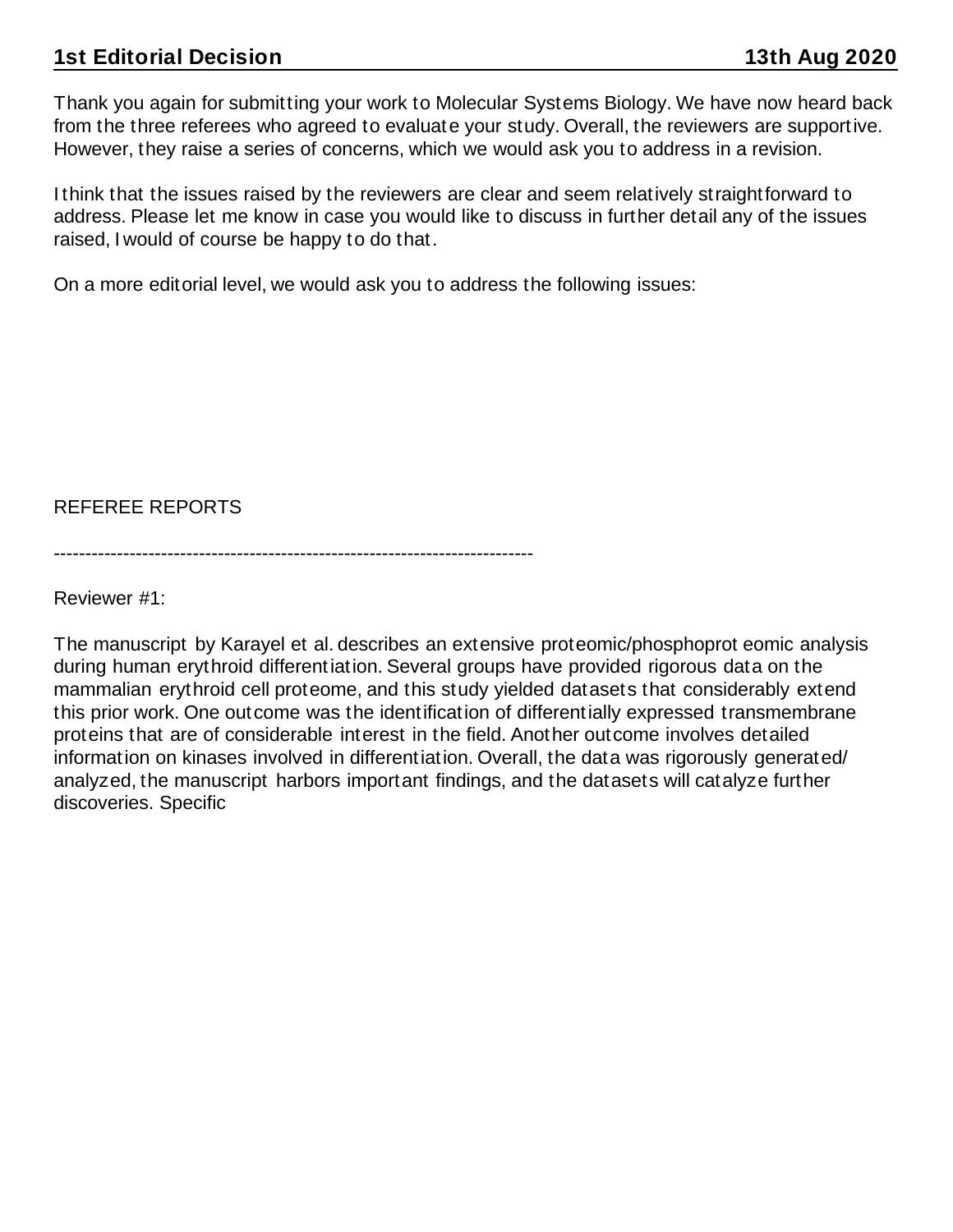recommendations are provided to further strengthen the manuscript.

Specific Comments:

1) Page 10, "optimized digestion and lysis protocol" This has potential to be critical and deserves fleshing out: what specific conditions does this statement refer to that increase transmembrane protein recovery and detection?

2) Page 16, legend - "downstreat"

3) The authors focused on transmembrane proteins and specifically SLCs, and they suggest the differential expression of SLCs reflects major differences in metabolic requirements during erythroid differentiation. It would be informative to parse the transmembrane proteins into SLCs and non-SLCs and assess whether a particular group has unique expression attributes relative to the other, or if the non-SLC cohort mimics the SLC cohort e.g. at certain differentiation transitions.

4) Multiple studies have implicated Ras/MAPK-dependent mechanisms in erythroid differentiation including early work from Zhang and Lodish (Blood 2004), as well as from Wojchowski (Pircher, JBC 2001; Held, Expt Hem 2020). It would help to more effectively describe what was known prior to the current work and how the new work advances knowledge on this problem.

5) Page 21, legend - "targetign"

6) Page 22 - Kit regulation during erythroid differentiation has been pretty extensively studied, and the authors conclude that "downregulation of c-Kit/MAPK signaling is a key driver of maturation". As discussed, it was known that GATA1 represses Kit expression, and in work not discussed, from the Bresnick group, the exosome complex sustains c-Kit expression and signaling, preventing differentiation (McIver, Elife 2016) and SAMD14 enhances c-Kit signaling, favoring the undifferentiated state (Hewitt, Mol Cell 2015; Dev Cell 2017). As noted above for Ras/MAPK, a more thorough discussion of what was known would facilitate comprehension vis-à-vis how the current elegant analysis advances or transforms prior knowledge.

7) CRISPR screen - Rather than referring to the prior papers, it would be ideal to comprehensively describe the design strategy to ensure reproducibility. The execution of the screen was welldescribed.

8) HUDEP-2 cell culture - These cells exhibit variable growth and differentiation properties in diverse labs and even within a lab. It would be important to provide exact details on where all reagents were obtained. Most of this information was not stated.

9) Validation of genome editing - It was stated that validation involved "next-gen sequencing or TIDE-seq analysis from Sanger sequencing datasets". Given the critical importance of validation, and the complex considerations associated with generation of many mutants, it would be important to expand this discussion of validation.

10) Page 29, "peptideswere"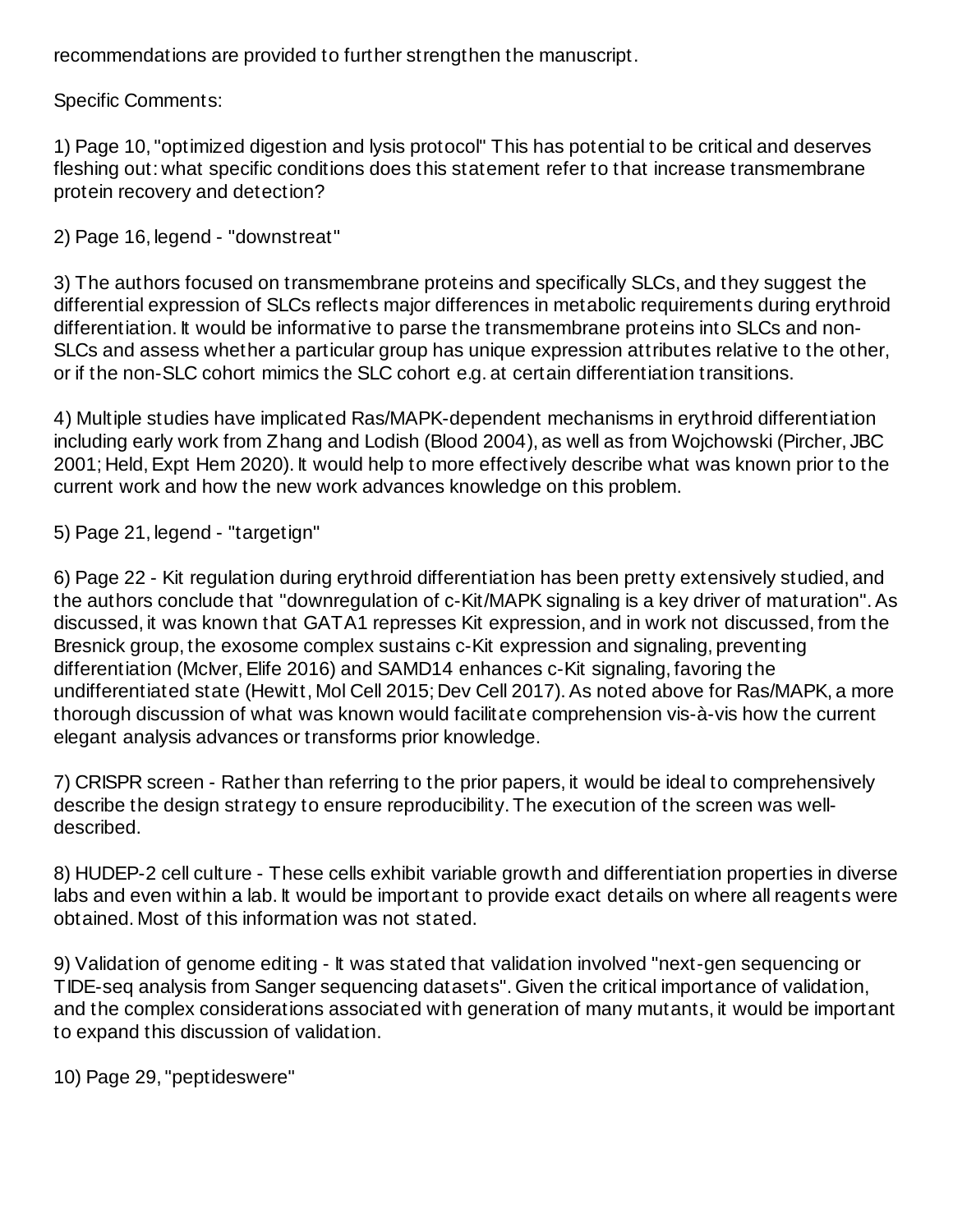# Reviewer #2:

Karayel et al., report their results on mass spectrometry (MS)-based proteomics analysis of human cultured CD34+-derived erythroid cells at distinct stages of maturation. They observe dynamic changes in the proteome.Employing a CRISPR/Cas9 screen targeting kinases during erythroid maturation of HUDEP2 cultured line, they find targeting c-Kit/MAPK signaling promotes terminal erythroid maturation. The authors have done massive work and the functional approaches are sound.Exposing proteomic dynamic changes during human erythroid maturation is of major interest. MAPK is a known regulator of erythroid proliferation that blocks maturation in both mouse and human erythroid cells (literature on this includes PMID: 15705783; 17317860;PMID: 15166036; PMID: 12969966;PMID: 31413092 ;PMID: 15030167). The authors should reference these, and either clarify the novelty of their finding on MAPK in erythroid cell maturation or discuss the confirmatory aspect of their work in the context of what is known. In addition, it would be informative if the authors could discuss their results in the context of erythropoiesis of knock out mouse models of MAPK signaling proteins. Similarly, the authors should reference the work on PIM1 kinase induced by erythropoietin receptor signaling (PMID: 28732065, PMID: 20639905) and discuss their work in that context.

The authors identify a large number of SLC (solute carrier) transporters expressed during erythroid maturation. This is an interesting finding confirming previous transcriptomic analyses (that should also be referenced). It would have been interesting for the authors to provide functional information on SLCs in human erythroid cells.

# Specific comments:

Figure 5 data on MAPK, HUDEP-2 cells have been cultured for 11 days. The authors should provide information regarding intermediary stages of expansion and cell death during culture. How have they excluded off-target effects?

Please clarify:"Glucose uptake during maturation appeared to roughly track with EPOR expression, reaching a maximal value when EPO response was highest, perhaps because of regulation by EPO stimulation in erythroid progenitor cells, as reported previously (Rogers et al., 2010)." And" In line with the growing need for glucose during maturation, two out of four identified SLCs transporting glucose (SLC2A1 and SLC2A4) gradually increased from progenitors to Ortho".

There seems to be a contradiction in the statement regarding erythropoietin receptor signaling during maturation (which is highest in mature erythroid progenitor/immature precursors) and the need for glucose that is stated to increase gradually to the Ortho stage, that needs to be addressed.

# Reviewer #3:

Karayel et al. compiled a detailed and comprehensive description of the continuously changing protein expression and protein phosphorylation in sequential stages of human erythropoiesis, using an in-vitro differentiation model of primary erythroid cells. Their work provides a resource and a reference for researchers in the field, and also draws, in broad stokes, some key principles of the process of erythroid terminal differentiation. The sear quantitative scale of their finding is in itself of interest: they find that thousands of proteins are both expressed and are being dynamical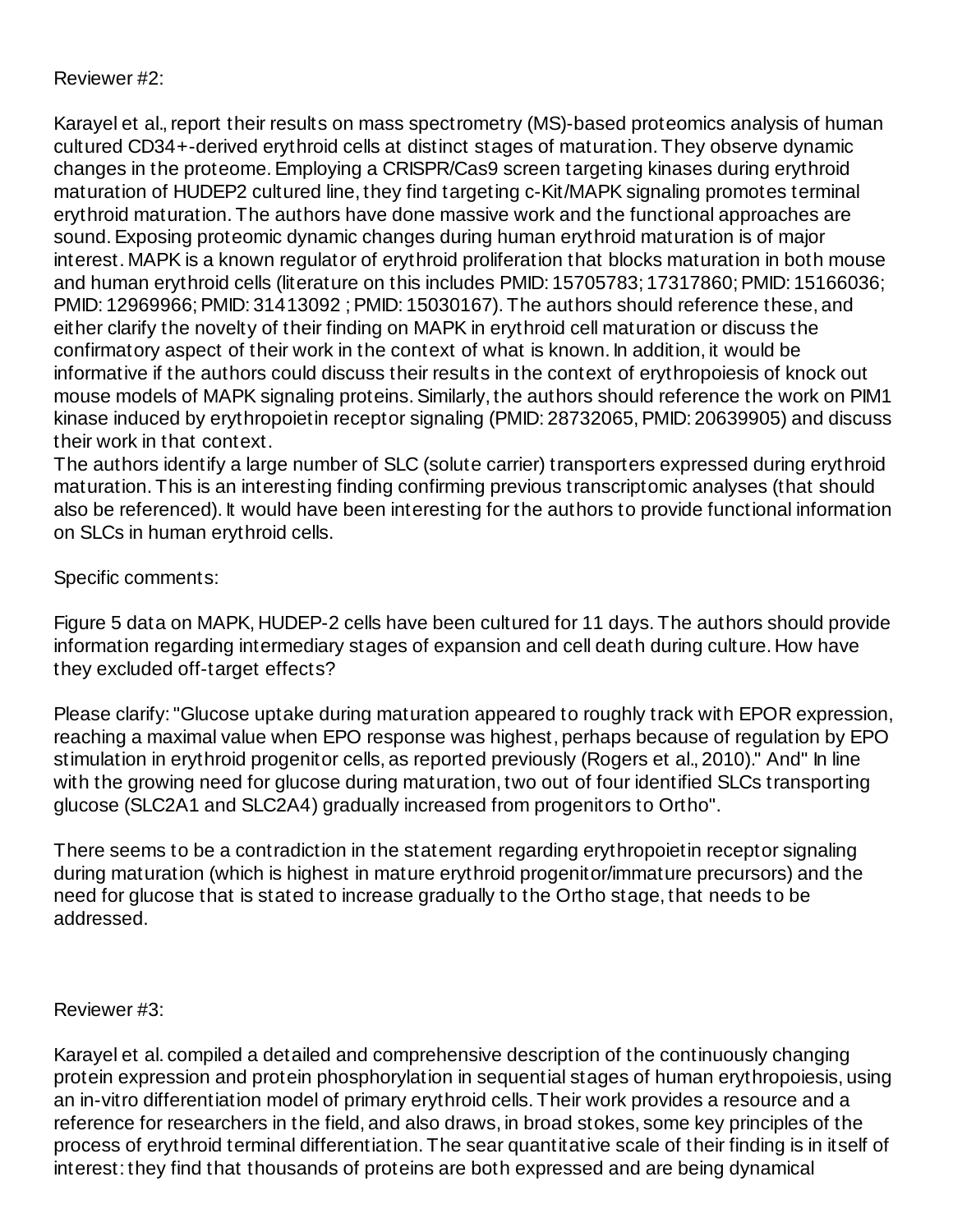regulated during terminal differentiation. It may encourage similar work in other differentiation models.

Although much of what they describe is not entirely new, the shear scale, detail and depth of their analysis puts previous work in a larger and rigorous context. As example, some of the first solute carriers and transporters were cloned and characterized in red cells, notably, Band3 (Slc4a1) and glucose transporter. Here the authors document at least 68 solute carriers whose expression changes significantly during the process of differentiation. They document distinct protein signatures to each precursor stage. They provide rigorous confirmation to previous reports that histones decrease during late erythropoiesis prior to enucleation. They further assess the entire kinome, and carry out a complementary study in the phosphoproteom, together allowing a comprehensive documentation of the kinases and their substrates during each precursor stage. Further, they use a CRISPR/Cas9 screen to identify functionally the relevant kinases regulating erythroid differentiation in HUDEP-2 cells.

There are a few issues that the authors could address:

1. Readability. The authors use jargon that would not necessarily be comprehensible outside the proteomics or computational fields without much explanation. They should add a simple explanation to provide the reader with at least an intuition as to what is being discussed. E.g. What are DIA and DDA, what is an m/z precursor window. The second paragraph on page 12 is not comprehensible.

2. Throughout their work, the authors find that the largest changes in the proteome, phosphoproteome and kinome are at the beginning (progenitor to ProE) and end (Poly to ortho) of terminal differentiation. The changes described at the beginning tie well with previous literature that suggests this transition is a sharp switch both transcriptionally and at the level of chromatin. It includes sudden changes in the cell cycle, in growth factor responsiveness (this is the time when Epo dependence begins) and transcription (it is at this transition that Gata1 targets such as globins begin to be transcribed rapidy). It would be good for the authors to put their findings in this context. Further, the dramatic proteome changes at the end of terminal differentiation (Poly to Ortho) suggests an abrupt regulatory event, not to my knowledge documented in the literature- it would be good for the authors to highlight that.

3. The authors might want to highlight the interesting finding that DNA damage checkpoint kinases including ATM, ATR and Check2 are enriched in erythroid precursors. It is clear evidence against the common belief that erythroblasts would not need to 'invest' in DNA repair because of impending enucleation.

4. The authors conclude that both Kit and MAPK pathways are downregulated early, whereas EpoR and Stat5 persist into later differentiation stages. They then draw the conclusion that Kit signals primarily through MAPK, whereas EpoR signals through Stat5. This conclusion is not justified simply based on data that would be correlative at best. Further, EpoR signaling through MAPK is well documented. The authors interpret the data in Figure 6D to suggest that EpoR remains uniformly high but it too seems to decline immediately following its peak in ProE, a finding consistent with previous reports using radioligand binding. Finally, the time course of the various MAPKs is more complex than the simple decline seen with Kit.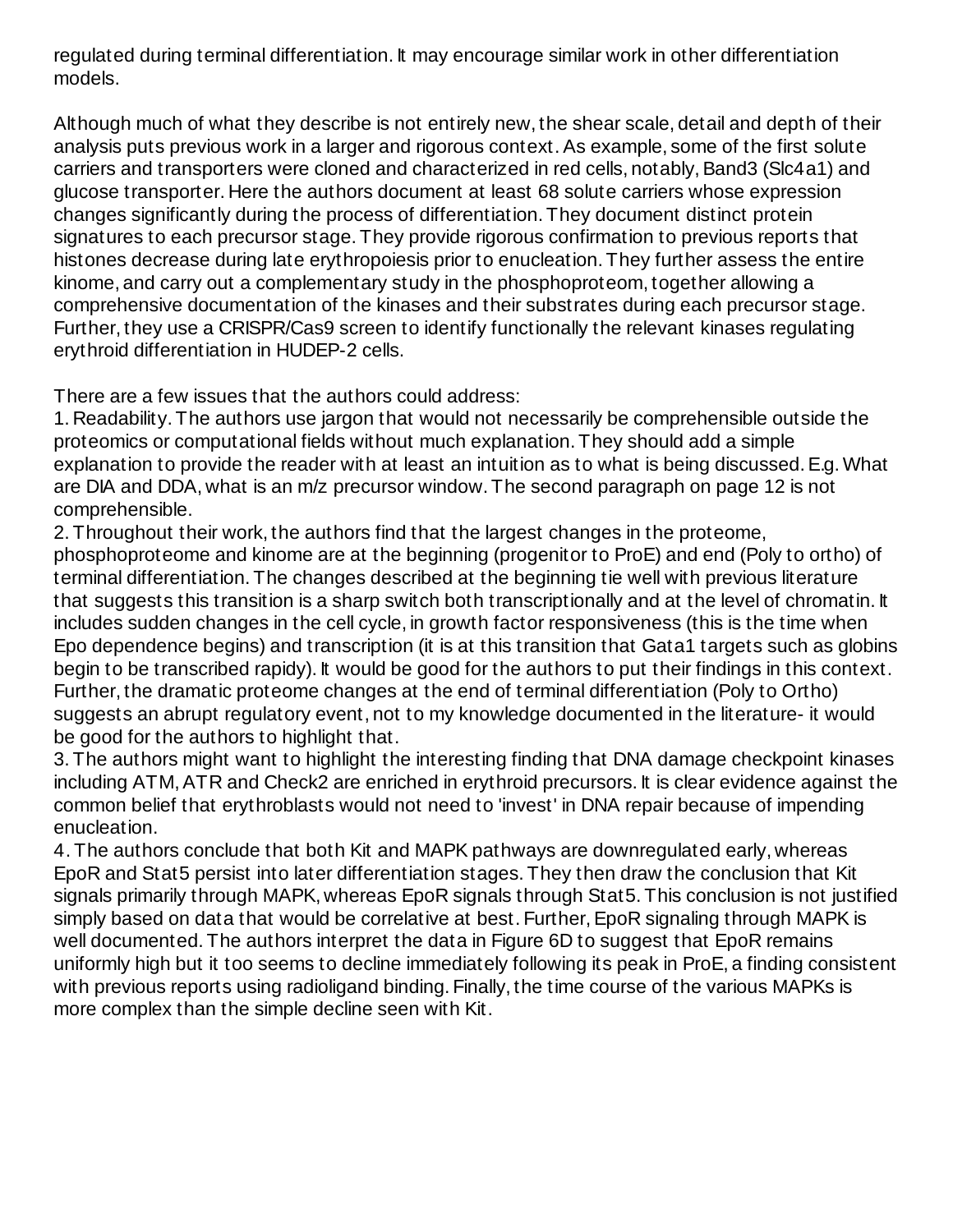# **Point-by-point answers to 'Integrative proteomics reveals principles of dynamic phospho-signaling networks in human erythropoiesis' by Karayel and Xu et al.**

*We are delighted that the reviewers found our paper of considerable interest and we thank them for their evaluation and constructive comments.*

### **Reviewer #1:**

The manuscript by Karayel et al. describes an extensive proteomic/phosphoproteomic analysis during human erythroid differentiation. Several groups have provided rigorous data on the mammalian erythroid cell proteome, and this study yielded datasets that considerably extend this prior work. One outcome was the identification of differentially expressed transmembrane proteins that are of considerable interest in the field. Another outcome involves detailed information on kinases involved in differentiation. Overall, the data was rigorously generated/analyzed, the manuscript harbors important findings, and the datasets will catalyze further discoveries. Specific recommendations are provided to further strengthen the manuscript.

### *We thank the reviewer for their positive and constructive feedback.*

Specific Comments:

1) Page 10, "optimized digestion and lysis protocol" This has potential to be critical and deserves fleshing out: what specific conditions does this statement refer to that increase transmembrane protein recovery and detection?

*We used sodium deoxycholate (SDC), an ionic and denaturant surfactant, for both cell lysis and protein digestion. Detergents such as SDC are preferred for cell lysis as they denature proteins (breaking protein–protein interactions) as well as provide efficient solubilization of hydrophobic proteins or membranes. SDC also can be also used for digestion of protein and in fact it enhances trypsin activity many-folds at low concentrations (~1%) (Leon et al., MCP, 2013), allowing to perform the whole sample preparation steps in one buffer system. It can also be easily removed during peptide clean-up procedure using SDB-RPS StageTips (Kulak et al., Nature Methods, 2014). Deoxycholate-assisted in-solution digestion combined with SDB-RPS clean-up allows for efficient, unbiased generation and recovery of peptides from all protein classes, including membrane proteins and especially makes the sample preparation workflows for proteomics more effective, high-throughput, and reproducible. We have now*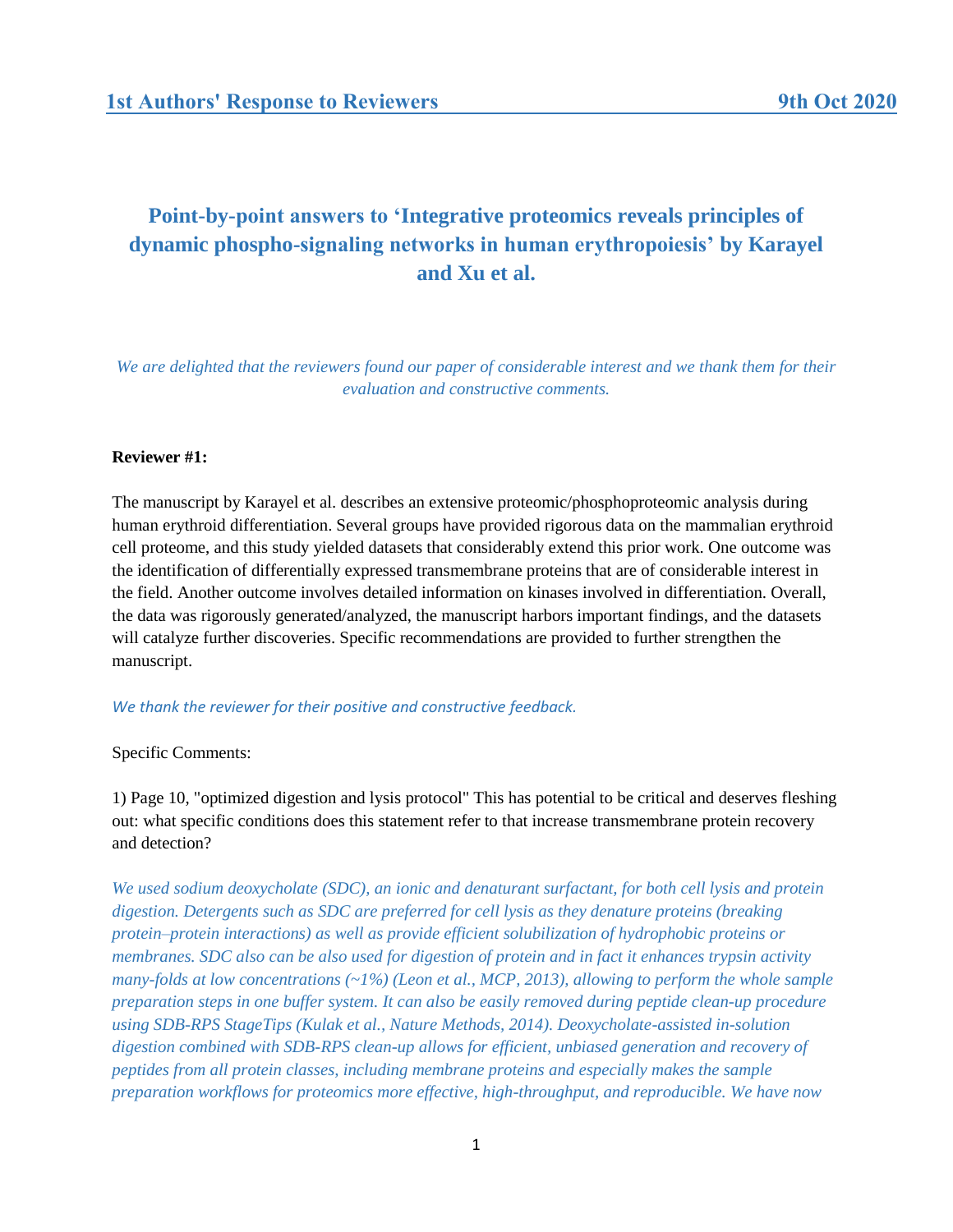*included a short explanation for our 'optimized digestion and lysis protocol' in the manuscript (Page 8, Line 209-212) and a detailed protocol is provided in the Method section.*

## 2) Page 16, legend - "downstreat"

*Thank you for spotting these errors! We have corrected them in the text.*

3) The authors focused on transmembrane proteins and specifically SLCs, and they suggest the differential expression of SLCs reflects major differences in metabolic requirements during erythroid differentiation. It would be informative to parse the transmembrane proteins into SLCs and non-SLCs and assess whether a particular group has unique expression attributes relative to the other, or if the non-SLC cohort mimics the SLC cohort e.g. at certain differentiation transitions.

*Across the differentiation stages, we found 692 membrane proteins that changed significantly (ANOVA FDR<0.01, EV Table 1). Of the significantly changing membrane proteins, an overrepresentation analysis identified proteins that transport small molecules across membranes as one of the most represented (p 8.7 E-09). Further functional classification showed strong enrichment of SLC proteins (Figure 3A). Given the central importance of SLC proteins in erythropoiesis, we primarily focused on this class of transmembrane proteins. Although the non-SLC proteins largely mimic the dynamic changes of the SLC cohort in abundance, we observed that a few other protein classes with transporter function exhibit unique expression characteristics, for instance, the ABC-family proteins. In fact, our unbiased analysis already revealed the enrichment of this particular protein family (Figure 3A). Our data quantified six members of the ABCfamily proteins that significantly change in at least one transition (ANOVA FDR<0.01). They all showed dynamic upregulation during the maturation stages. We now added this results as a panel to the EV Figure 4.*

4) Multiple studies have implicated Ras/MAPK-dependent mechanisms in erythroid differentiation including early work from Zhang and Lodish (Blood 2004), as well as from Wojchowski (Pircher, JBC 2001; Held, Expt Hem 2020). It would help to more effectively describe what was known prior to the current work and how the new work advances knowledge on this problem.

*Thank you for pointing this out. We added a more complete review of this topic, including relevant reference citations to the Discussion (Lines 566-604, Page 18-19).*

5) Page 21, legend - "targetign"

# *Corrected.*

6) Page 22 - Kit regulation during erythroid differentiation has been pretty extensively studied, and the authors conclude that "downregulation of c-Kit/MAPK signaling is a key driver of maturation". As discussed, it was known that GATA1 represses Kit expression, and in work not discussed, from the Bresnick group, the exosome complex sustains c-Kit expression and signaling, preventing differentiation (McIver, Elife 2016) and SAMD14 enhances c-Kit signaling, favoring the undifferentiated state (Hewitt, Mol Cell 2015; Dev Cell 2017). As noted above for Ras/MAPK, a more thorough discussion of what was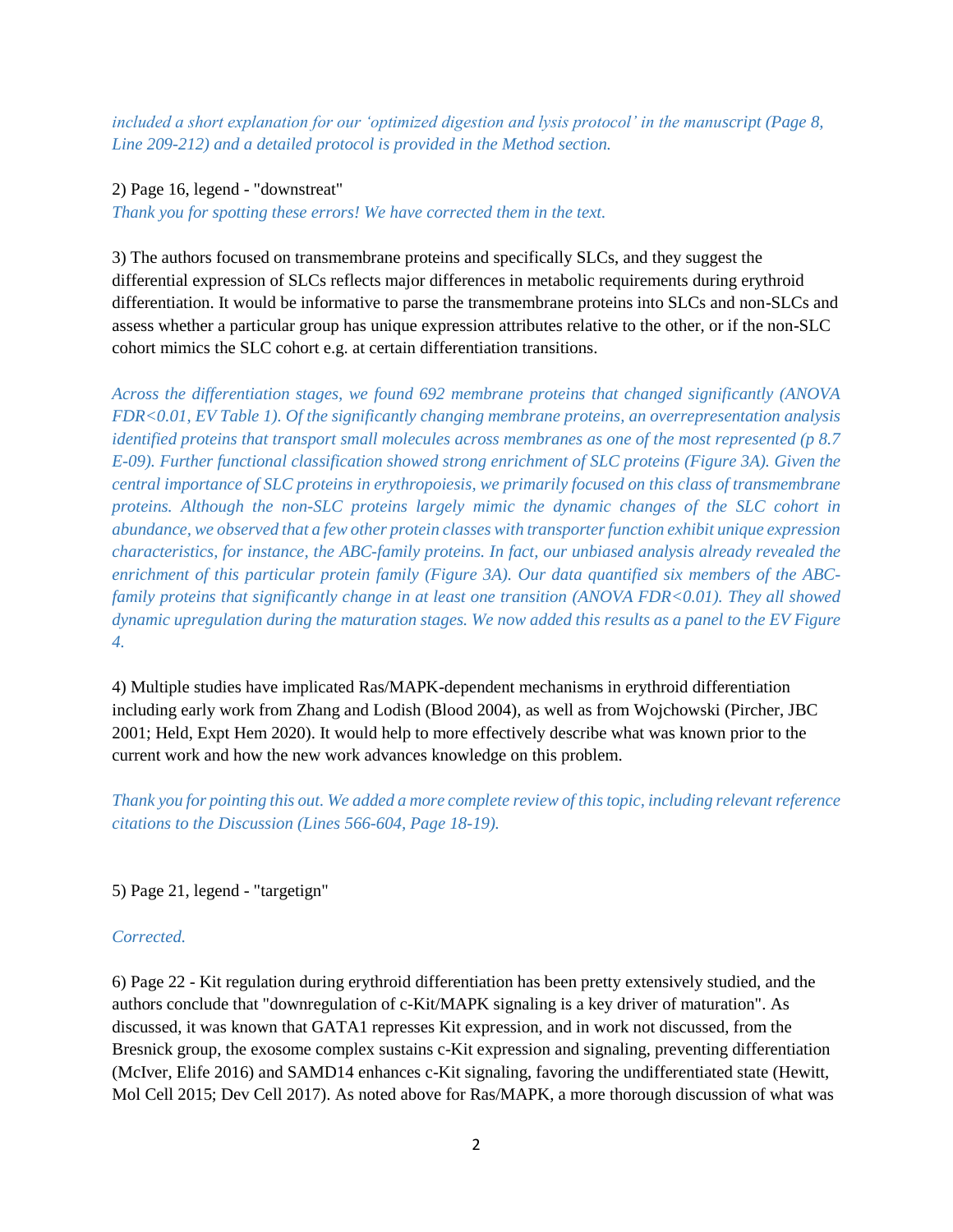known would facilitate comprehension vis-à-vis how the current elegant analysis advances or transforms prior knowledge.

*The revised Discussion reviews this work and includes the relevant reference citations (Lines 558-604, Page 18).*

7) CRISPR screen - Rather than referring to the prior papers, it would be ideal to comprehensively describe the design strategy to ensure reproducibility. The execution of the screen was well-described.

*We added additional details and clarification to the protocol to the Methods section on page 25.*

8) HUDEP-2 cell culture - These cells exhibit variable growth and differentiation properties in diverse labs and even within a lab. It would be important to provide exact details on where all reagents were obtained. Most of this information was not stated.

# *These details are provided in new EV Table 6.*

9) Validation of genome editing - It was stated that validation involved "next-gen sequencing or TIDEseq analysis from Sanger sequencing datasets". Given the critical importance of validation, and the complex considerations associated with generation of many mutants, it would be important to expand this discussion of validation.

*We added additional details on indel characterization after genome editing to the Methods section on page 26 and provide the indel frequencies in EV Figure 6A and 6C. The first-round, gene-specific PCR primers used to characterize indel frequencies are described in new EV Table 6.*

10) Page 29, "peptideswere"

*Corrected.*

## **Reviewer #2:**

Karayel et al., report their results on mass spectrometry (MS)-based proteomics analysis of human cultured CD34+-derived erythroid cells at distinct stages of maturation. They observe dynamic changes in the proteome. Employing a CRISPR/Cas9 screen targeting kinases during erythroid maturation of HUDEP2 cultured line, they find targeting c-Kit/MAPK signaling promotes terminal erythroid maturation. The authors have done massive work and the functional approaches are sound. Exposing proteomic dynamic changes during human erythroid maturation is of major interest.

*We thank the reviewer for their detailed and positive comments.*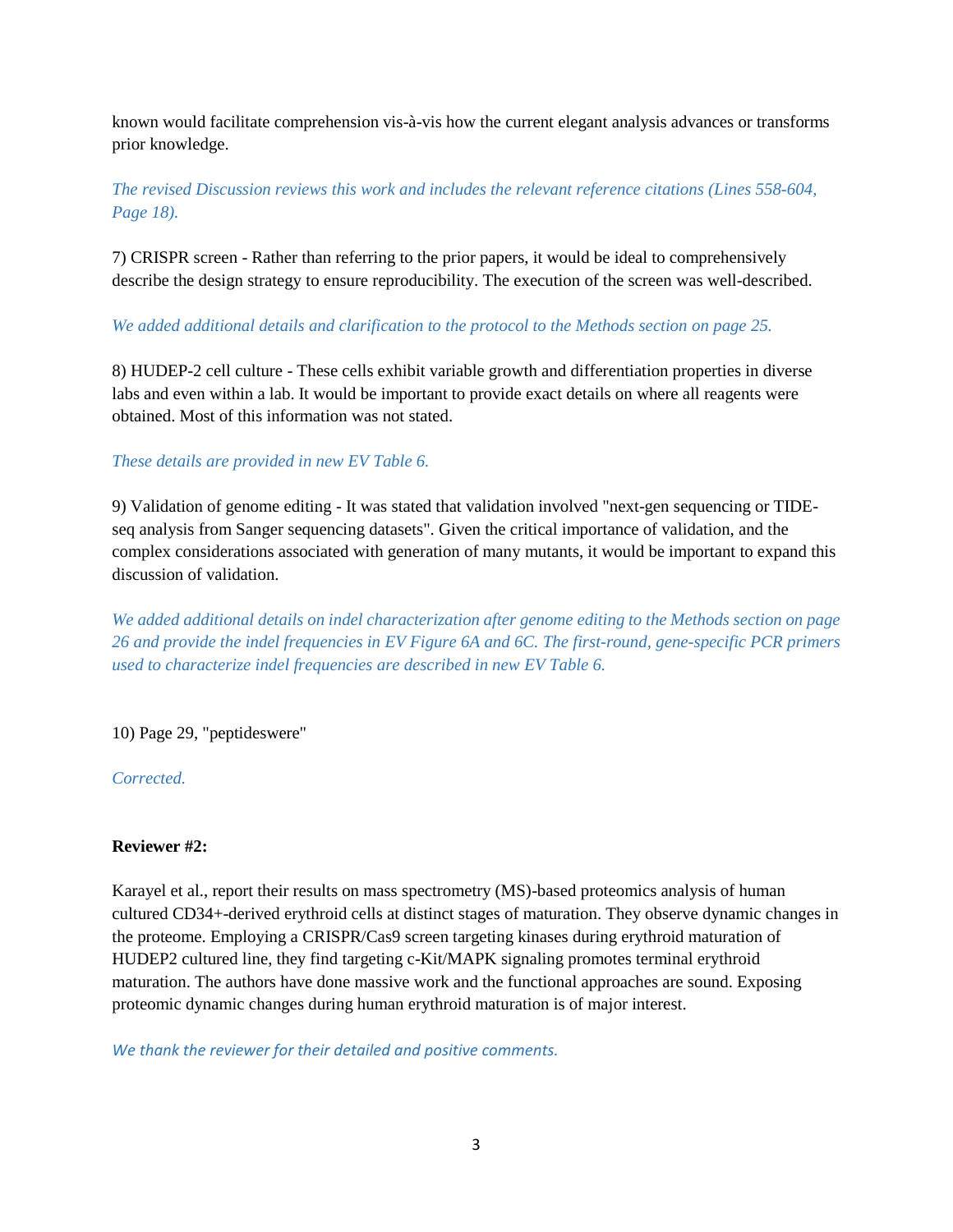MAPK is a known regulator of erythroid proliferation that blocks maturation in both mouse and human erythroid cells (literature on this includes PMID: 15705783; 17317860; PMID: 15166036; PMID: 12969966; PMID: 31413092 ; PMID: 15030167). The authors should reference these, and either clarify the novelty of their finding on MAPK in erythroid cell maturation or discuss the confirmatory aspect of their work in the context of what is known. In addition, it would be informative if the authors could discuss their results in the context of erythropoiesis of knock out mouse models of MAPK signaling proteins. Similarly, the authors should reference the work on PIM1 kinase induced by erythropoietin receptor signaling (PMID: 28732065, PMID: 20639905) and discuss their work in that context. The authors identify a large number of SLC (solute carrier) transporters expressed during erythroid maturation. This is an interesting finding confirming previous transcriptomic analyses (that should also be referenced). It would have been interesting for the authors to provide functional information on SLCs in human erythroid cells.

*These points and citations are now included in the Discussion on pages 18-19. We thank the reviewer for providing us with relevant PMID numbers of citations that allow us to improve the discussion of our findings.*

Specific comments:

Figure 5 data on MAPK, HUDEP-2 cells have been cultured for 11 days. The authors should provide information regarding intermediary stages of expansion and cell death during culture. How have they excluded off-target effects?

*Expansion of cells grown in expansion medium during intermediary stages is now shown in EV Figure 6B and D. Off-target effects of individual sgRNAs were not assessed directly, although we used a bioinformatic algorithm designed to minimize off target effects (now noted on Page 25). We acknowledge this as a limitation of our study on page 14 (lines 424-425).*

Please clarify: "Glucose uptake during maturation appeared to roughly track with EPOR expression, reaching a maximal value when EPO response was highest, perhaps because of regulation by EPO stimulation in erythroid progenitor cells, as reported previously (Rogers et al., 2010)." And" In line with the growing need for glucose during maturation, two out of four identified SLCs transporting glucose (SLC2A1 and SLC2A4) gradually increased from progenitors to Ortho".

There seems to be a contradiction in the statement regarding erythropoietin receptor signaling during maturation (which is highest in mature erythroid progenitor/immature precursors) and the need for glucose that is stated to increase gradually to the Ortho stage, that needs to be addressed.

*We thank the reviewer for spotting this apparent contradiction. We re-assessed the literature on glucose transporters in erythropoiesis (and excluded the references only referring to two meeting abstracts, Rogers et al. 2010 and Justus et al. 2019). We edited the paragraph (Page 9, Line 242-258) to highlight 1) the gradual increase of SLC2A1/GLUT1 concordant with increased uptake of L-dehydroascorbicacid, 2) the notable increase of SLC2A4/GLUT4 during terminal maturation. SLC2A4/GLUT4 is primarily*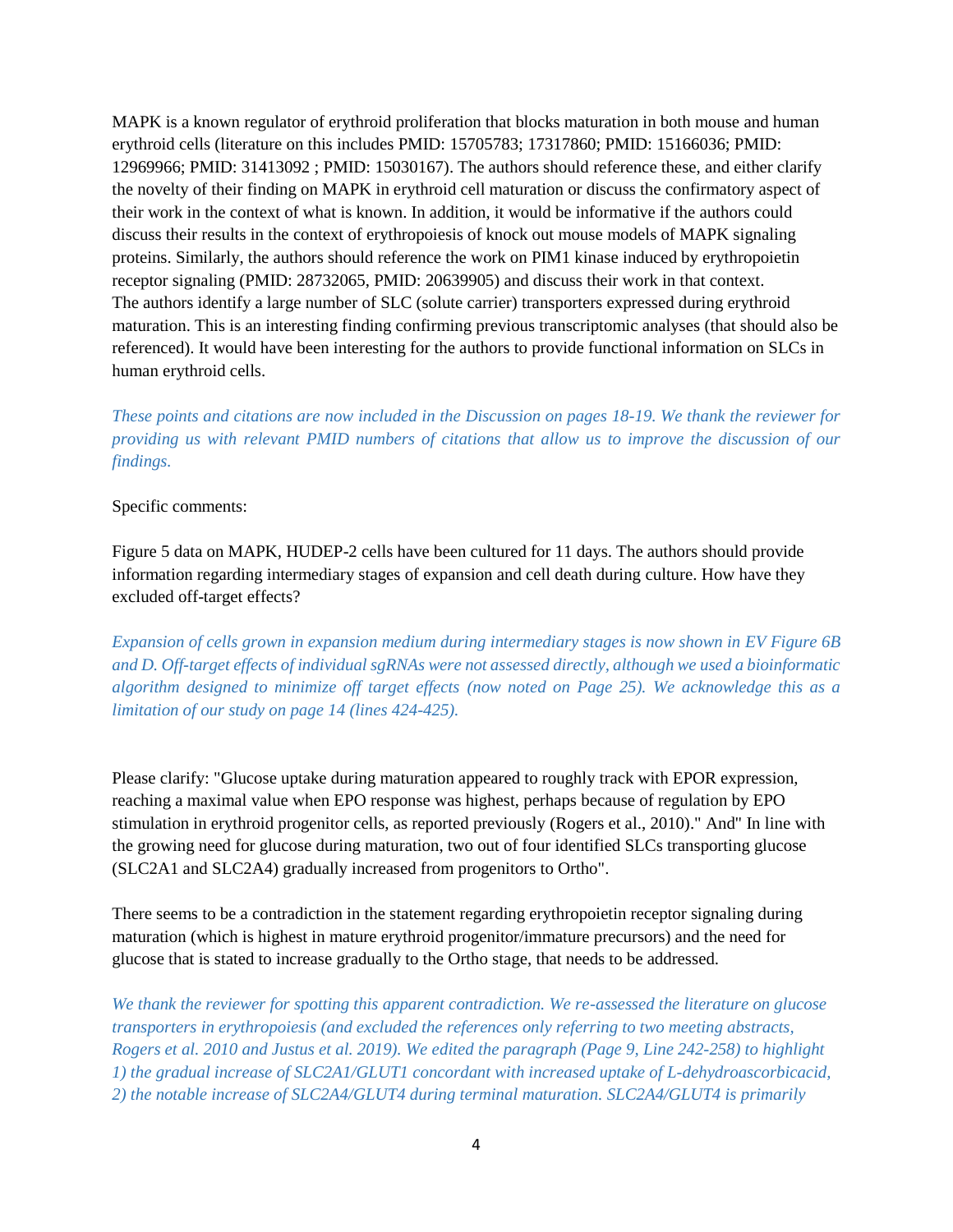*described in skeletal muscle and playing a key role in regulating blood glucose concentration, but the common profile with SLC2A1/GLUT1 indicating a contribution of SLC2A4/GLUT4 in glucose uptake in erythrocytes.*

### **Reviewer #3:**

Karayel et al. compiled a detailed and comprehensive description of the continuously changing protein expression and protein phosphorylation in sequential stages of human erythropoiesis, using an in-vitro differentiation model of primary erythroid cells. Their work provides a resource and a reference for researchers in the field, and also draws, in broad stokes, some key principles of the process of erythroid terminal differentiation. The sear quantitative scale of their finding is in itself of interest: they find that thousands of proteins are both expressed and are being dynamical regulated during terminal differentiation. It may encourage similar work in other differentiation models.

Although much of what they describe is not entirely new, the shear scale, detail and depth of their analysis puts previous work in a larger and rigorous context. As example, some of the first solute carriers and transporters were cloned and characterized in red cells, notably, Band3 (Slc4a1) and glucose transporter. Here the authors document at least 68 solute carriers whose expression changes significantly during the process of differentiation. They document distinct protein signatures to each precursor stage. They provide rigorous confirmation to previous reports that histones decrease during late erythropoiesis prior to enucleation. They further assess the entire kinome, and carry out a complementary study in the phosphoproteom, together allowing a comprehensive documentation of the kinases and their substrates during each precursor stage. Further, they use a CRISPR/Cas9 screen to identify functionally the relevant kinases regulating erythroid differentiation in HUDEP-2 cells.

# *We thank the reviewer for accurate description of our work and the generally positive evaluation. We found the comments very helpful in improving our manuscript.*

### There are a few issues that the authors could address:

1. Readability. The authors use jargon that would not necessarily be comprehensible outside the proteomics or computational fields without much explanation. They should add a simple explanation to provide the reader with at least an intuition as to what is being discussed. E.g. What are DIA and DDA, what is an m/z precursor window. The second paragraph on page 12 is not comprehensible.

*Thank you for that comment and we are sorry if explanations for proteomics methods were insufficient. We have now explained DIA and DDA methods as well as the deconvolution approach in detail in the manuscript, mainly in the introduction (Page 4, Line 84-94) and results (Page 10, Line 283-301). Our method section also includes very detailed protocols for both methods.* 

2. Throughout their work, the authors find that the largest changes in the proteome, phosphoproteome and kinome are at the beginning (progenitor to ProE) and end (Poly to ortho) of terminal differentiation. The changes described at the beginning tie well with previous literature that suggests this transition is a sharp switch both transcriptionally and at the level of chromatin. It includes sudden changes in the cell cycle, in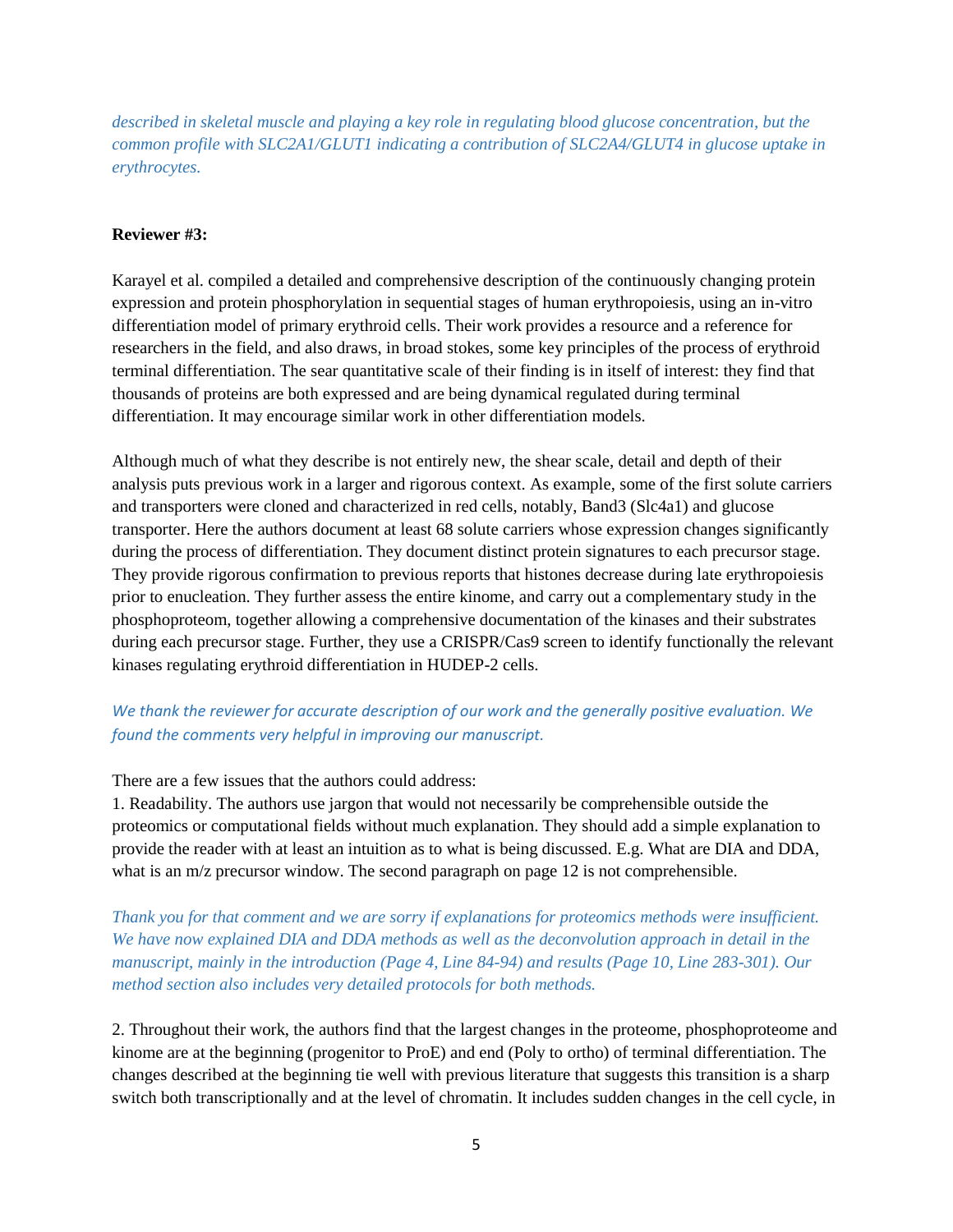growth factor responsiveness (this is the time when Epo dependence begins) and transcription (it is at this transition that Gata1 targets such as globins begin to be transcribed rapidy). It would be good for the authors to put their findings in this context. Further, the dramatic proteome changes at the end of terminal differentiation (Poly to Ortho) suggests an abrupt regulatory event, not to my knowledge documented in the literature- it would be good for the authors to highlight that.

*We addressed this comment by describing and discussing the dramatic changes in the global proteome, phosphoproteome, and kinome (particularly observed from progenitor to ProE and Poly to ortho stage transition) in relevant paragraphs of the result section as well as in a paragraph of the revised discussion (Page 16-17, Lines 504-522).*

3. The authors might want to highlight the interesting finding that DNA damage checkpoint kinases including ATM, ATR and Check2 are enriched in erythroid precursors. It is clear evidence against the common belief that erythroblasts would not need to 'invest' in DNA repair because of impending enucleation.

*We share the reviewer's interest in the apparent DNA checkpoint activation in erythroid precursors. We edited the paragraph (Page 12, Line 364-373) to discuss potential causes of checkpoint activation by replicative stress and increased DNA damage-inducing ROS that occurs during elevated heme and hemoglobin metabolism.*

4. The authors conclude that both Kit and MAPK pathways are downregulated early, whereas EpoR and Stat5 persist into later differentiation stages. They then draw the conclusion that Kit signals primarily through MAPK, whereas EpoR signals through Stat5. This conclusion is not justified simply based on data that would be correlative at best. Further, EpoR signaling through MAPK is well documented. The authors interpret the data in Figure 6D to suggest that EpoR remains uniformly high but it too seems to decline immediately following its peak in ProE, a finding consistent with previous reports using radioligand binding. Finally, the time course of the various MAPKs is more complex than the simple decline seen with Kit.

*We agree that we may have oversimplified the interpretation of our findings. We have introduced some changes in the text that reinforce the reviewer's concerns. For example: "The erythroid cytokine receptors c-Kit and EPOR have distinct roles in erythropoiesis, although their signaling pathways overlap considerably" (Page 15, Lines 462-463). We have noted mechanisms by which EPOR can stimulate MAPK/ERK signaling (Page 18 and 19, Lines 570-587) and cite previous studies that support the concept that c-Kit activates ERK more potently than EPOR (Page 18, Line 576).* 

*We do believe that our data illustrate the general trend that c-Kit signaling declines earlier in erythropoiesis and preferentially promotes MAPK/ERK signaling compared to EPOR signaling, although we agree that some of our wording could be more accurate. We modified the text accordingly. For example, we changed the text from "Compared to c-Kit, EPOR/JAK2 levels were stable until the poly stage" to "Compared to c-Kit, the expression of EPOR/JAK2 declined more slowly during erythropoiesis and was sustained to later stages" (Page 15, Lines 477-478).*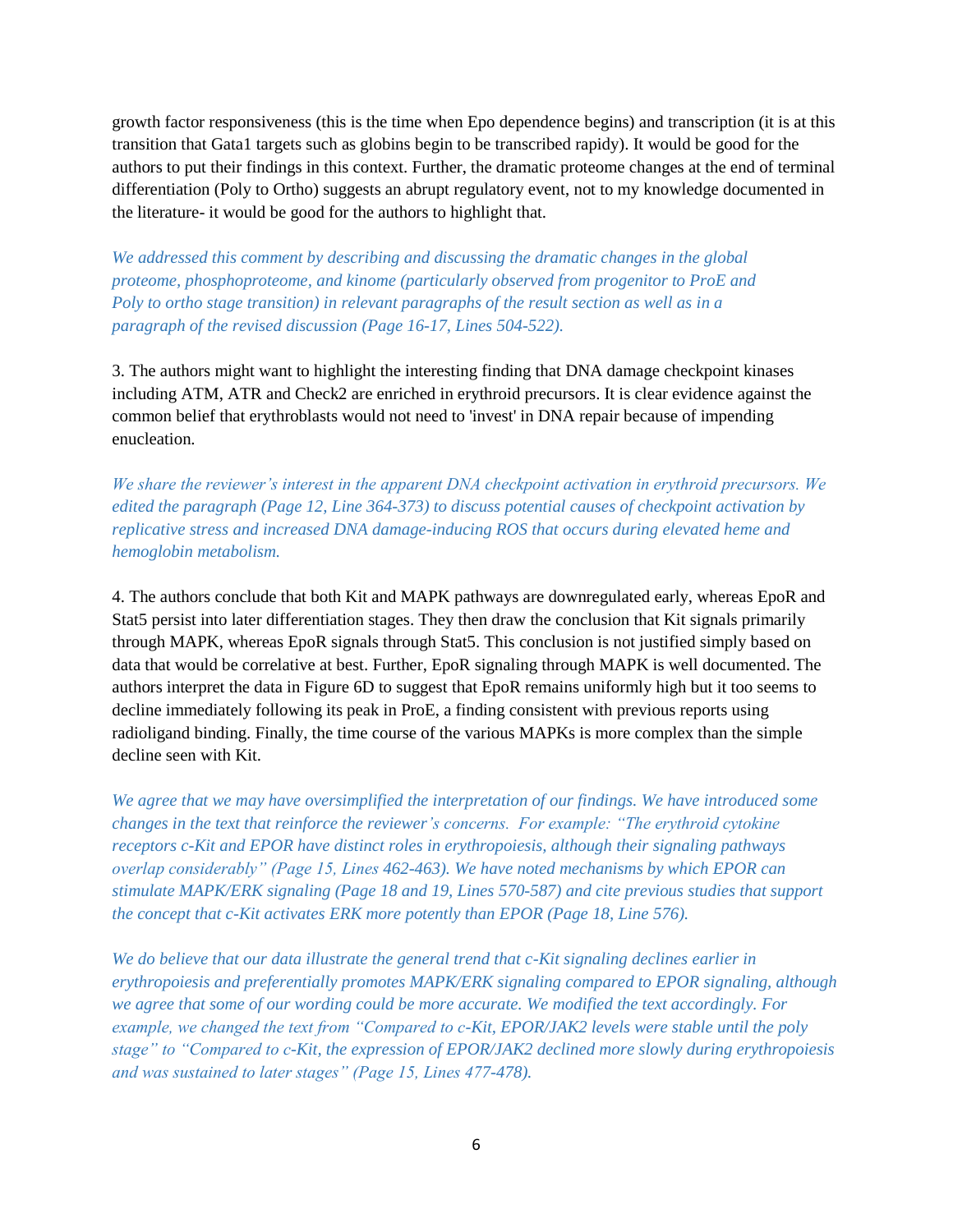16th Oct 2020

Manuscript Number: MSB-20-9813R, Integrative proteomics reveals principles of dynamic phosphosignaling networks in erythropoiesis

Thank you for sending us your revised manuscript. We think that the performed revisions satisfactorily address the issues raised by the reviewers. I am glad to inform you that we can soon accept your manuscript for publication, pending some editorial issues listed below.

# **2nd Authors' Response to Reviewers 23rd Oct 2020**

The authors have made all requested editorial changes

**Accepted 26th Oct 2020**

Thank you again for sending us your revised manuscript. We are now satisfied with the modifications made and I am pleased to inform you that your paper has been accepted for publication.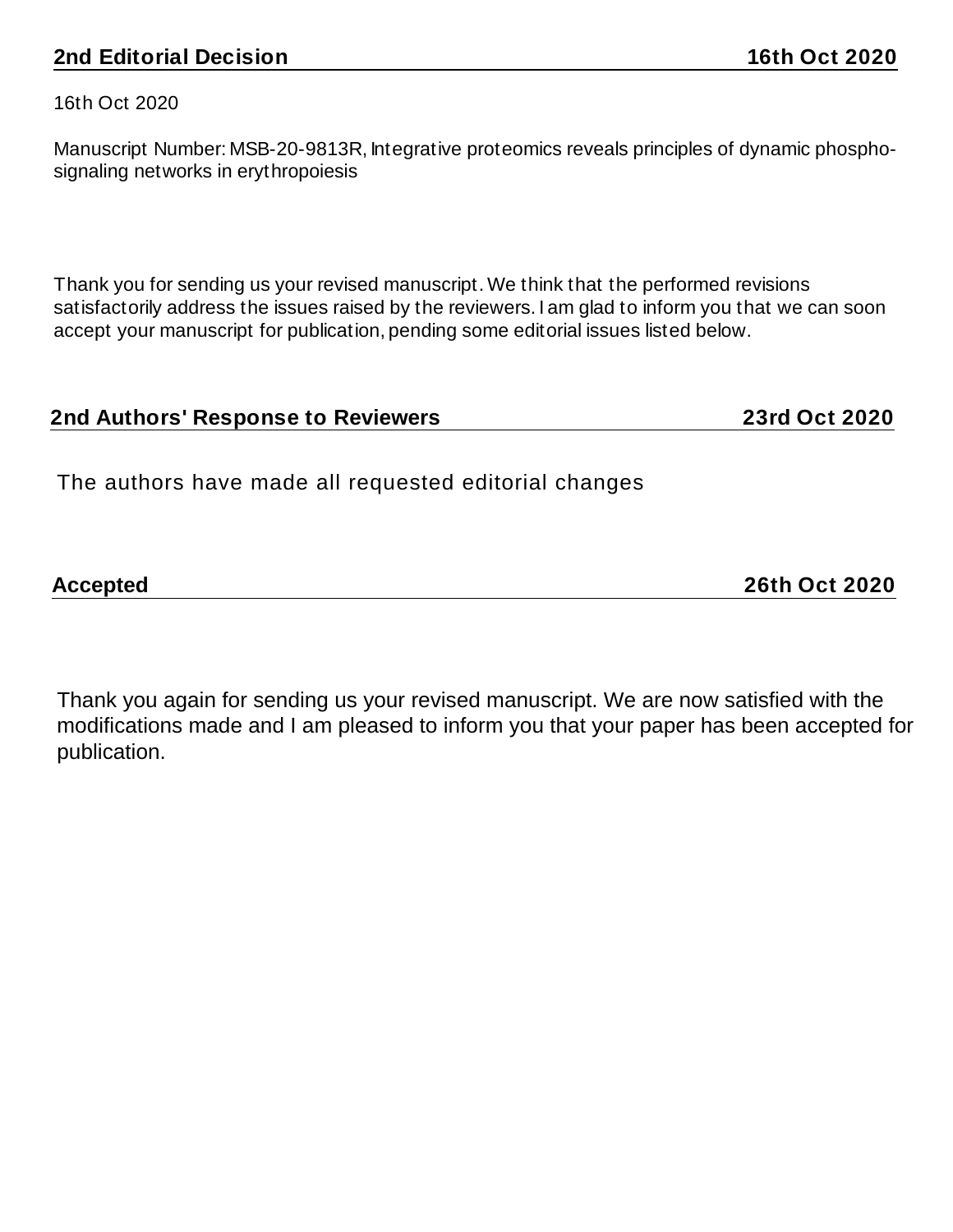### EMBO PRESS

### YOU MUST COMPLETE ALL CELLS WITH A PINK BACKGROUND

PLEASE NOTE THAT THIS CHECKLIST WILL BE PUBLISHED ALONGSIDE YOUR PAPER

| Corresponding Author Name: Prof. Dr. Matthias Mann |
|----------------------------------------------------|
| Journal Submitted to: Molecular Systems Biology    |
| Manuscript Number: MSB-20-9813R                    |

### **Reporting Checklist For Life Sciences Articles (Rev. June 2017)**

This checklist is used to ensure good reporting standards and to improve the reproducibility of published results. These guidelines are<br>consistent with the Principles and Guidelines for Reporting Preclinical Research issue authorship guidelines in preparing your manuscript.

### **A- Figures 1. Data**

### **The data shown in figures should satisfy the following conditions:**

- è the data were obtained and processed according to the field's best practice and are presented to reflect the results of the<br>experiments in an accurate and unbiased manner.<br>figure panels include only data points, measuremen
- è meaningful way.<br>→ graphs include clearly labeled error bars for independent experiments and sample sizes. Unless justified, error bars should
- not be shown for technical replicates.
- → if n< 5, the individual data points from each experiment should be plotted and any statistical test employed should be
- iustified<br>→ Source Data should be included to report the data underlying graphs. Please follow the guidelines set out in the author ship guidelines on Data Presentation

### **2. Captions**

- **Each figure caption should contain the following information, for each panel where they are relevant:**
	- a specification of the experimental system investigated (eg cell line, species name).
	-
	- → a specification of the experimental system investigated (eg cell line, species name).<br>
	→ the assay(s) and method(s) used to carry out the reported observations and measurements<br>
	→ an explicit mention of the biological a the assay(s) and method(s) used to carry out the reported observations and measurements<br>an explicit mention of the biological and chemical entity(ies) that are being measured.<br>an explicit mention of the biological and chem
	- è è a description of the sample collection allowing the reader to understand whether the samples represent technical or<br>biological replicates (including how many animals, litters, cultures, etc.). the exact sample size (n) for each experimental group/condition, given as a number, not a range;
	- a statement of how many times the experiment shown was independently replicated in the laboratory. definitions of statistical methods and measures:
	- → a statement of how many times the experiment shown was independently replicated in the laboratory.<br>
	→ definitions of statistical methods and measures:<br>
	 common tests, such as t-test (please specify whether paired vs. u
		- are tests one-sided or two-sided?
		- are there adjustments for multiple comparisons?
		- exact statistical test results, e.g., P values = x but not P values < x;<br>• definition of 'center values' as median or average;<br>• definition of error bars as s.d. or s.e.m.
	-

Any descriptions too long for the figure legend should be included in the methods section and/or with the source data.

**If the pink boxes below, please ensure that the answers to the following questions are reported in the manuscript** Every question should be answered. If the question is not relevant to your research, please write NA (non applicable).<br>We encourage you to include a specific subsection in the methods section for statistics, reagents, anim **subjects.** 

### **B- Statistics and general methods**

| 1.a. How was the sample size chosen to ensure adequate power to detect a pre-specified effect size?                                                                                           | <b>NA</b>                                                                                                                                                                                                                                                                                                                                                                                                                                                                                                                                                                    |
|-----------------------------------------------------------------------------------------------------------------------------------------------------------------------------------------------|------------------------------------------------------------------------------------------------------------------------------------------------------------------------------------------------------------------------------------------------------------------------------------------------------------------------------------------------------------------------------------------------------------------------------------------------------------------------------------------------------------------------------------------------------------------------------|
| 1.b. For animal studies, include a statement about sample size estimate even if no statistical methods were used.                                                                             | NA.                                                                                                                                                                                                                                                                                                                                                                                                                                                                                                                                                                          |
| 2. Describe inclusion/exclusion criteria if samples or animals were excluded from the analysis. Were the criteria pre-<br>established?                                                        | <b>NA</b>                                                                                                                                                                                                                                                                                                                                                                                                                                                                                                                                                                    |
| 3. Were any steps taken to minimize the effects of subjective bias when allocating animals/samples to treatment (e.g.<br>randomization procedure)? If yes, please describe.                   | <b>NA</b>                                                                                                                                                                                                                                                                                                                                                                                                                                                                                                                                                                    |
| For animal studies, include a statement about randomization even if no randomization was used.                                                                                                | <b>NA</b>                                                                                                                                                                                                                                                                                                                                                                                                                                                                                                                                                                    |
| 4.a. Were any steps taken to minimize the effects of subjective bias during group allocation or/and when assessing results NA<br>(e.g. blinding of the investigator)? If yes please describe. |                                                                                                                                                                                                                                                                                                                                                                                                                                                                                                                                                                              |
| 4.b. For animal studies, include a statement about blinding even if no blinding was done                                                                                                      | <b>NA</b>                                                                                                                                                                                                                                                                                                                                                                                                                                                                                                                                                                    |
| 5. For every figure, are statistical tests justified as appropriate?                                                                                                                          | Statistical tests are considered appropriate for every figure.                                                                                                                                                                                                                                                                                                                                                                                                                                                                                                               |
| Do the data meet the assumptions of the tests (e.g., normal distribution)? Describe any methods used to assess it.                                                                            | Student's t-test and ANOVA were used to compare the mean log-transformed protein intensities<br>between two or more differentiation stages. One of the important assumption of both tests is that<br>the dependent variable is normally distributed in each group that is being compared. According to<br>the statistical central limit theorem, means of sampling distributions are approximately normally<br>distributed when the sampling sizes are large enough. Log-transformed protein intensities followed<br>normal distributions in all cases of visual assessment. |
| Is there an estimate of variation within each group of data?                                                                                                                                  | The main dataset used for analysis contains protein quantification values for around 7,400 proteins<br>in five distinct populations of human erythropoiesis including replicates. The coefficient of<br>variations (CVs) of each protein group in each differentiation population for four biological<br>replicates were calculated (EV Figure 1C).                                                                                                                                                                                                                          |

### USEFUL LINKS FOR COMPLETING THIS FORM

http://www.antibodypedia.com http://1degreebio.org http://www.equator-network.org/reporting-guidelines/improving-bioscience-research-reportinghttp://grants.nih.gov/grants/olaw/olaw.htm http://www.mrc.ac.uk/Ourresearch/Ethicsresearchguidance/Useofanimals/index.htm http://ClinicalTrials.gov http://www.consort-statement.org http://www.consort-statement.org/checklists/view/32-consort/66-title http://www.equator-network.org/reporting-guidelines/reporting-recommendations-for-tumo http://datadryad.org http://figshare.com http://www.ncbi.nlm.nih.gov/gap http://www.ebi.ac.uk/ega

 $\frac{1}{2}$  Fill out these boxes  $\bigvee$  (Do not worry if you cannot see all your text once you press return)

http://biomodels.net/

http://biomodels.net/miriam/<br>http://jij.biochem.sun.ac.za